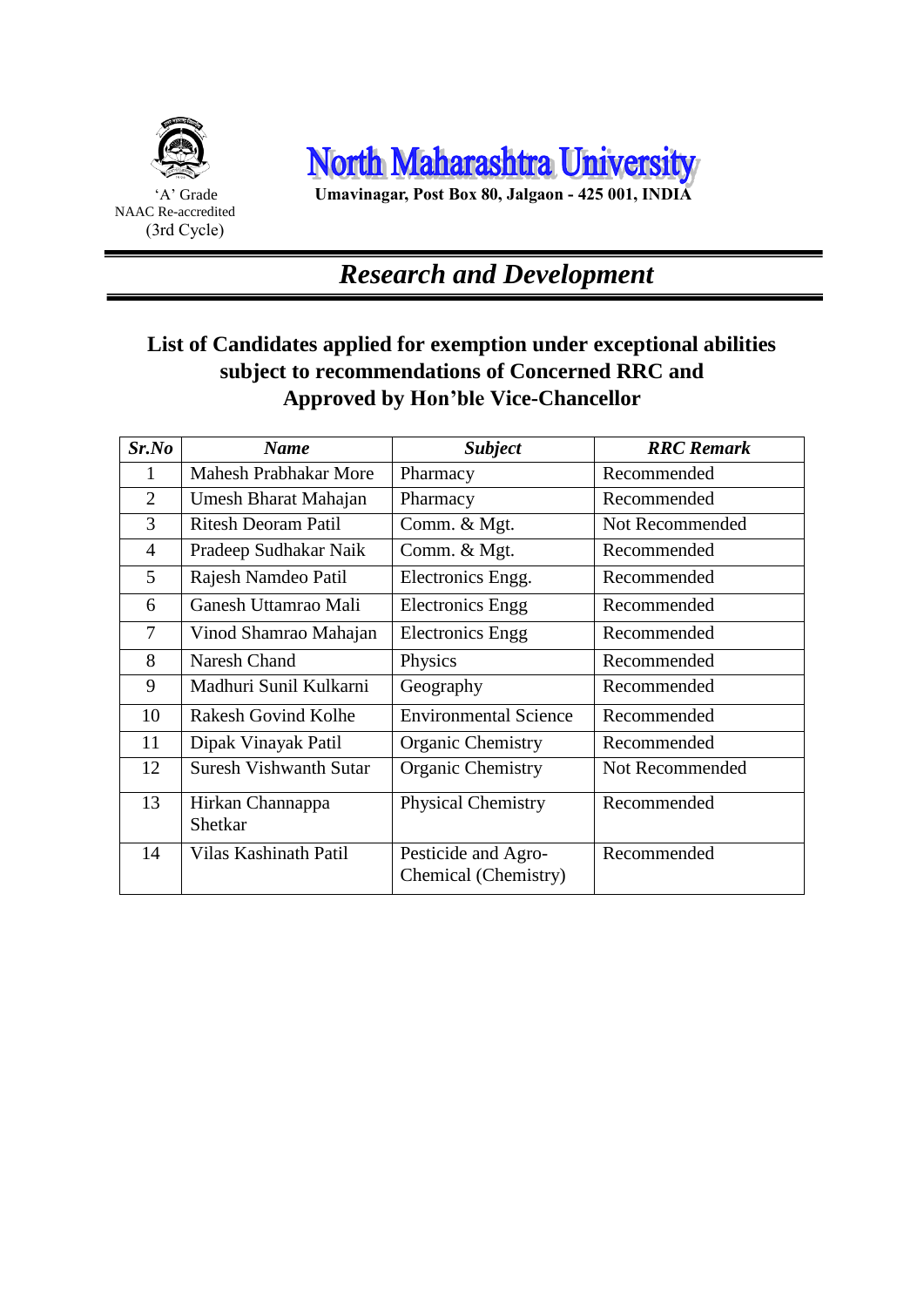



'A' Grade **Umavinagar, Post Box 80, Jalgaon - 425 001, INDIA**

# *Research and Development*

#### **List of Candidates applied for exemption under exceptional abilities subject to recommendations of Concerned RRC and Approved by Hon'ble Vice-Chancellor**

| Sr.            | <b>Name</b>                        | <b>Applicatio</b>   | <b>Subject</b>              | <b>Remark</b>   |
|----------------|------------------------------------|---------------------|-----------------------------|-----------------|
| $N0$ .         |                                    | n No                |                             |                 |
|                | Sanjay<br>Shreya<br>Ms.<br>Gawande | PHD-2017-<br>O6UNGL | Commerce and Management     | Recommended     |
| 2              | Jyoti<br>Darekar<br>Smt.<br>Pratap | PHD-2017-<br>JEMP8C | Law                         | Recommended     |
| 3              | Sanjay Karande                     |                     | <b>Statistics</b>           | Not Recommended |
| $\overline{4}$ | Mr. Jagdish Prasad<br>Sharma       | PHD-2017-<br>UO2Q3X | English                     | Not Recommended |
| 5              | Dilip Hari Yewalekar               |                     | Civil Engg.                 | Not Recommended |
| 6              | Pathak Sunil Balwant               |                     | Mass – Comm. and Journalism | Not Recommended |
| 7              | Surendra Kumar Negi                |                     | Hindi/English               | Not Recommended |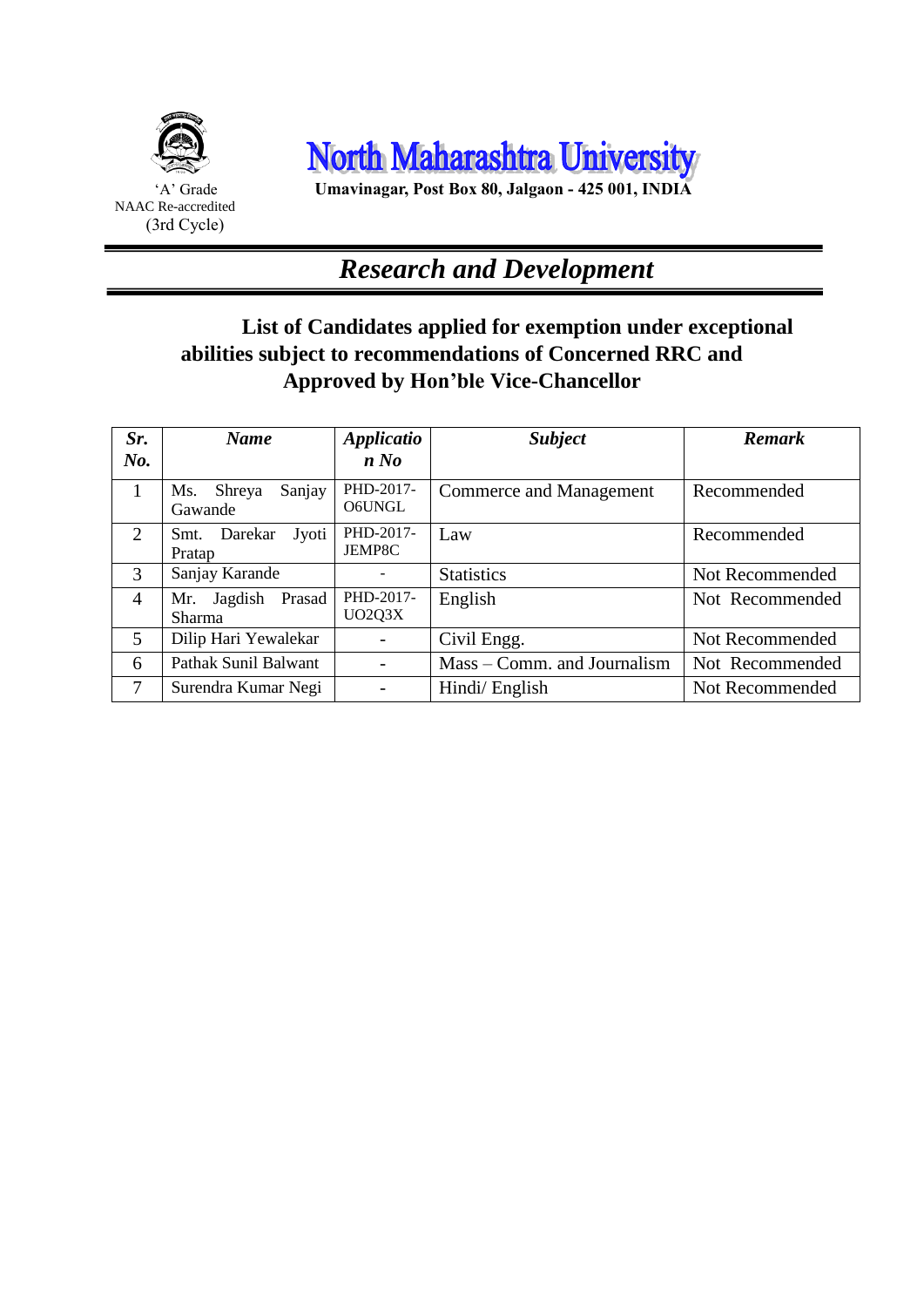

 Ξ



'A' Grade **Umavinagar, Post Box 80, Jalgaon - 425 001, INDIA**

## *Research and Development*

#### **List of Candidates applied for exemption under exceptional abilities subject to recommendations of Concerned RRC and Approved by Hon'ble Vice-Chancellor**

| Sr.            | <b>Name</b>                          | <b>Application</b>            | <b>Subject</b>                                    | <b>Remark</b>   |
|----------------|--------------------------------------|-------------------------------|---------------------------------------------------|-----------------|
| N <sub>o</sub> |                                      | $N_{0}$                       |                                                   |                 |
| 1              | Alka Rajendra Chaudhary              | PHD-2017-<br>OEPUK8           | Comm. & Mgt.                                      | Not Recommended |
| $\overline{2}$ | Dilip Ganpat Chavan                  | PHD-2017-                     | Comm. & Mgt.                                      | Not Recommended |
| $\overline{3}$ | Ravi Changdeo<br>Sadaphal            | 0ROG7S<br>PHD-2017-<br>EPAMJ4 | Comm. & Mgt.                                      | Recommended     |
| $\overline{4}$ | Sharad Madhavrao<br>Patil            | PHD-2017-<br>CROF37           | Comm. & Mgt.                                      | Recommended     |
| 5              | Sandip Motiram Patil                 | PHD-2017-<br>Z47SGB           | Marathi                                           | Not Recommended |
| 6              | Nilesh DattatrayaDhande              | PHD-2017-<br>GHWE59           | Industrial<br>Chemistry                           | Recommended     |
| $\overline{7}$ | Ajay Pralhad<br>Khairnar             | PHD-2017-<br>5H98W0           | Organic<br>Chemistry                              | Recommended     |
| 8              | Amrut Yuvaraj Patil                  | PHD-2017-<br><b>DFMPYE</b>    | Organic<br>Chemistry                              | Recommended     |
| 9              | <b>Pundalik Pandharinath</b><br>Mali | PHD-2017-<br>S2LYT6           | Organic<br>Chemistry                              | Recommended     |
| 10             | Vilas Manikant Mukadam               | PHD-2017-<br>AHT6QN           | Organic<br>Chemistry                              | Not Recommended |
| 11             | Santosh Venkatrao<br>Dandge          | PHD-2017-<br><b>BUFW1Y</b>    | Polymer<br>Chemistry                              | Recommended     |
| 12             | Vinayak Dasharath<br>Chaudhari       | PHD-2017-<br>51CRK9           | Chemistry(Pes<br>ticide and<br>Agro-<br>Chemical) | Recommended     |
| 13             | <b>Yogesh Ashok Kalal</b>            | PHD-2017--<br><b>RZ9UIE</b>   | Biotechnology                                     | Recommended     |
| 14             | Nagesh Sakharam Pande                | PHD-2017--<br><b>ID5ZJR</b>   | Electrical<br>Engineering                         | Recommended     |
| 15             | Basvaraj Vaijanathrao<br>Mathdevru   | PHD-2017--<br>V6QSBT          | Pharmacy                                          | Not Recommended |